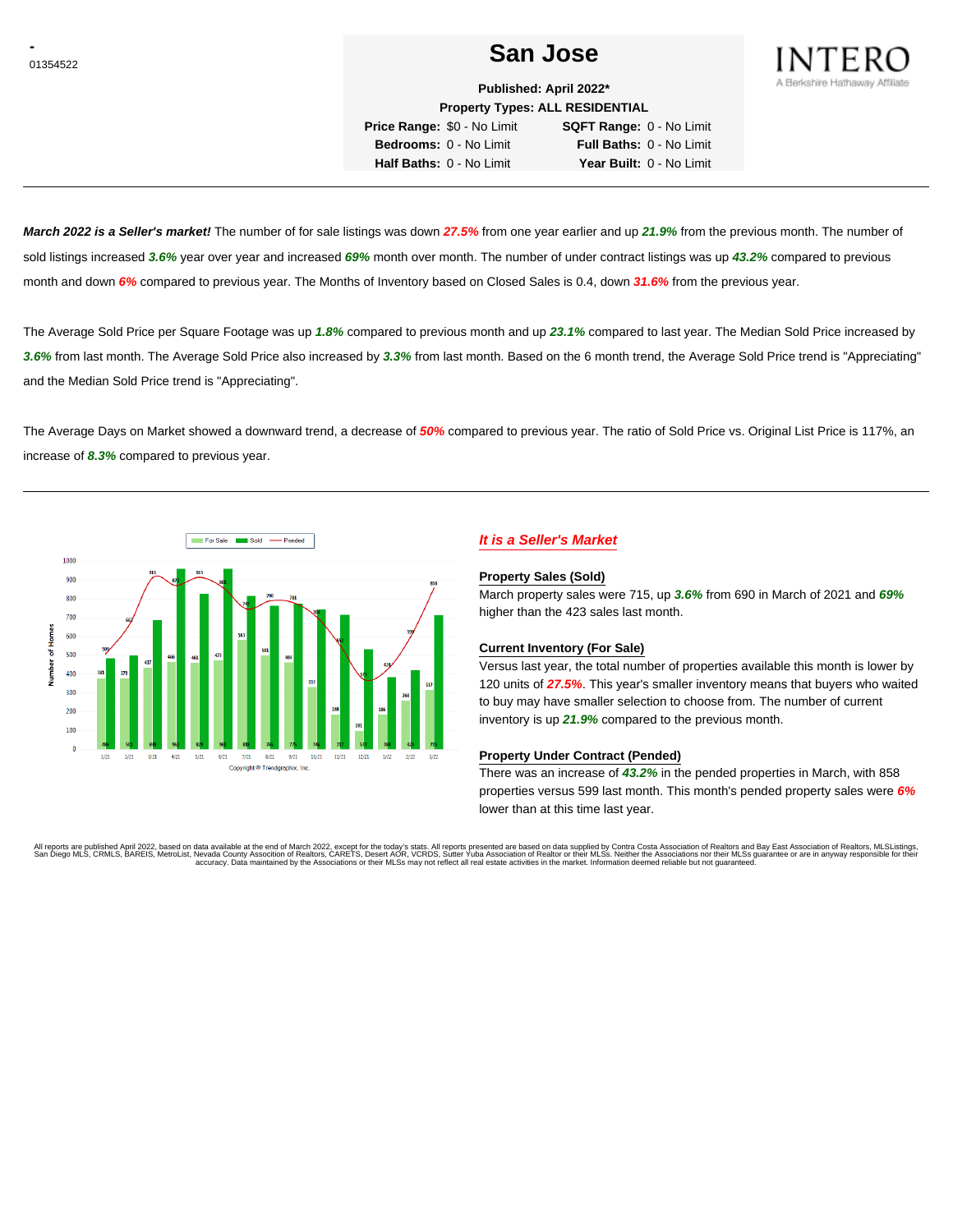# **CONSTRUCTER SAN JOSE**



**Published: April 2022\***

**Property Types: ALL RESIDENTIAL**

**Price Range:** \$0 - No Limit **SQFT Range:** 0 - No Limit

**Bedrooms:** 0 - No Limit **Full Baths:** 0 - No Limit **Half Baths:** 0 - No Limit **Year Built:** 0 - No Limit

## **The Average Sold Price per Square Footage is Appreciating\***

The Average Sold Price per Square Footage is a great indicator for the direction of property values. Since Median Sold Price and Average Sold Price can be impacted by the 'mix' of high or low end properties in the market, the Average Sold Price per Square Footage is a more normalized indicator on the direction of property values. The March 2022 Average Sold Price per Square Footage of \$954 was up **1.8%** from \$937 last month and up **23.1%** from \$775 in March of last year.

\* Based on 6 month trend – Appreciating/Depreciating/Neutral





## **The Days on Market Shows Downward Trend\***

The average Days on Market (DOM) shows how many days the average property is on the market before it sells. An upward trend in DOM trends to indicate a move towards more of a Buyer's market, a downward trend indicates a move towards more of a Seller's market. The DOM for March 2022 was 10, down **9.1%** from 11 days last month and down **50%** from 20 days in March of last year.

### **The Sold/Original List Price Ratio is Rising\*\***

The Sold Price vs. Original List Price reveals the average amount that sellers are agreeing to come down from their original list price. The lower the ratio is below 100% the more of a Buyer's market exists, a ratio at or above 100% indicates more of a Seller's market. This month Sold Price vs. Original List Price of 117% is up **0.9%** % from last month and up from **8.3%** % in March of last year.

\* Based on 6 month trend – Upward/Downward/Neutral

\*\* Based on 6 month trend - Rising/Falling/Remains Steady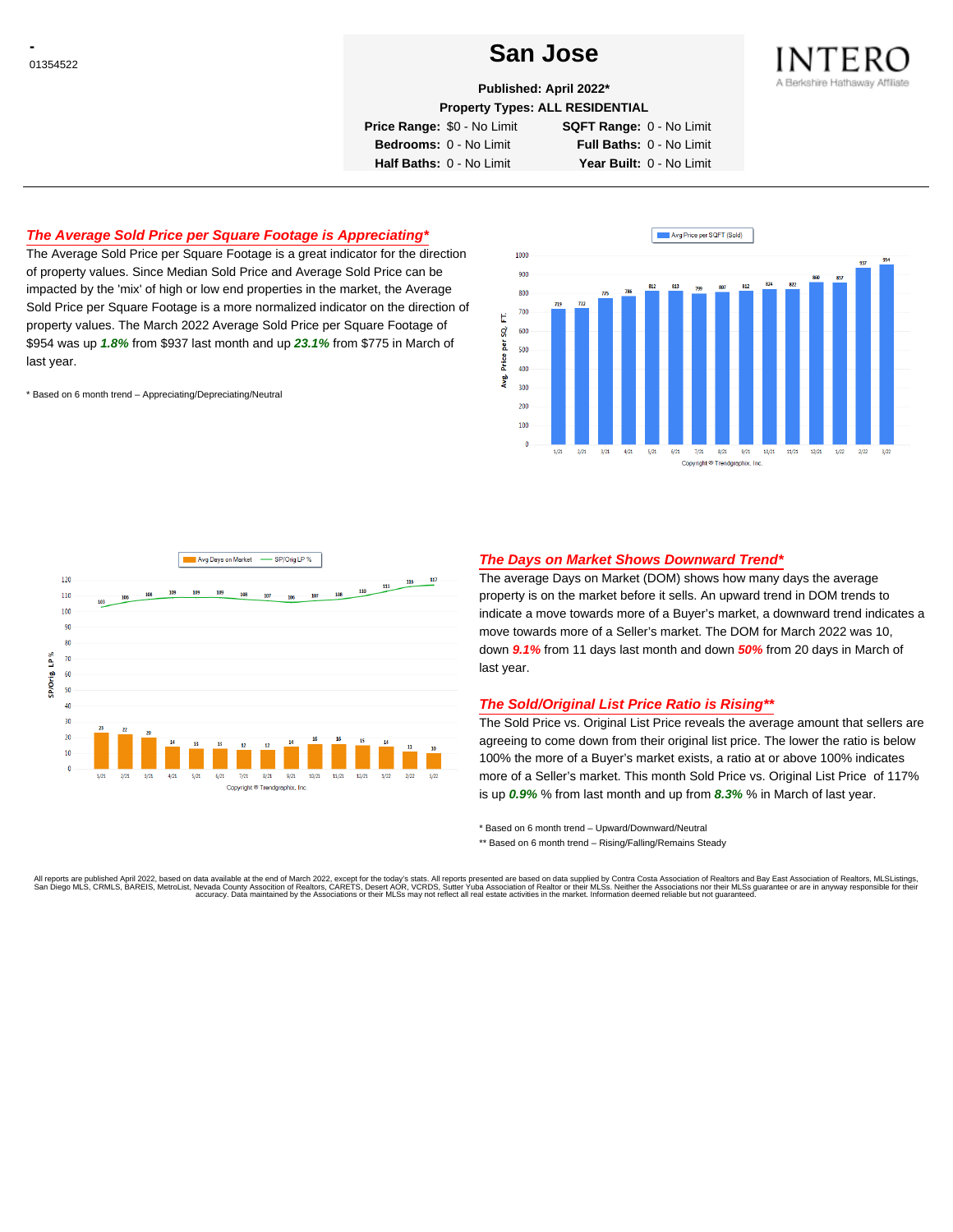# **CONSTRUCTER SAN JOSE** SAN JOSE



## **Published: April 2022\***

**Property Types: ALL RESIDENTIAL**

**Price Range:** \$0 - No Limit **SQFT Range:** 0 - No Limit

**Bedrooms:** 0 - No Limit **Full Baths:** 0 - No Limit **Half Baths:** 0 - No Limit **Year Built:** 0 - No Limit

## **The Average For Sale Price is Appreciating\***

The Average For Sale Price in March was \$1,521,000, up **32.3%** from \$1,150,000 in March of 2021 and up **0.9%** from \$1,508,000 last month.

# **The Average Sold Price is Appreciating\***

The Average Sold Price in March was \$1,532,000, up **20.1%** from \$1,276,000 in March of 2021 and up **3.3%** from \$1,483,000 last month.

#### **The Median Sold Price is Appreciating\***

The Median Sold Price in March was \$1,450,000, up **21.1%** from \$1,197,000 in March of 2021 and up **3.6%** from \$1,400,000 last month.

\* Based on 6 month trend – Appreciating/Depreciating/Neutral





# **It is a Seller's Market\***

A comparatively lower Months of Inventory is more beneficial for sellers while a higher months of inventory is better for buyers.

\*Buyer's market: more than 6 months of inventory Seller's market: less than 3 months of inventory Neutral market: 3 – 6 months of inventory

## **Months of Inventory based on Closed Sales**

The March 2022 Months of Inventory based on Closed Sales of 0.4 was decreased by **31.6%** compared to last year and down **32.5%** compared to last month. March 2022 is Seller's market.

#### **Months of Inventory based on Pended Sales**

The March 2022 Months of Inventory based on Pended Sales of 0.4 was decreased by **20.9%** compared to last year and the same compared to last month. March 2022 is Seller's market.